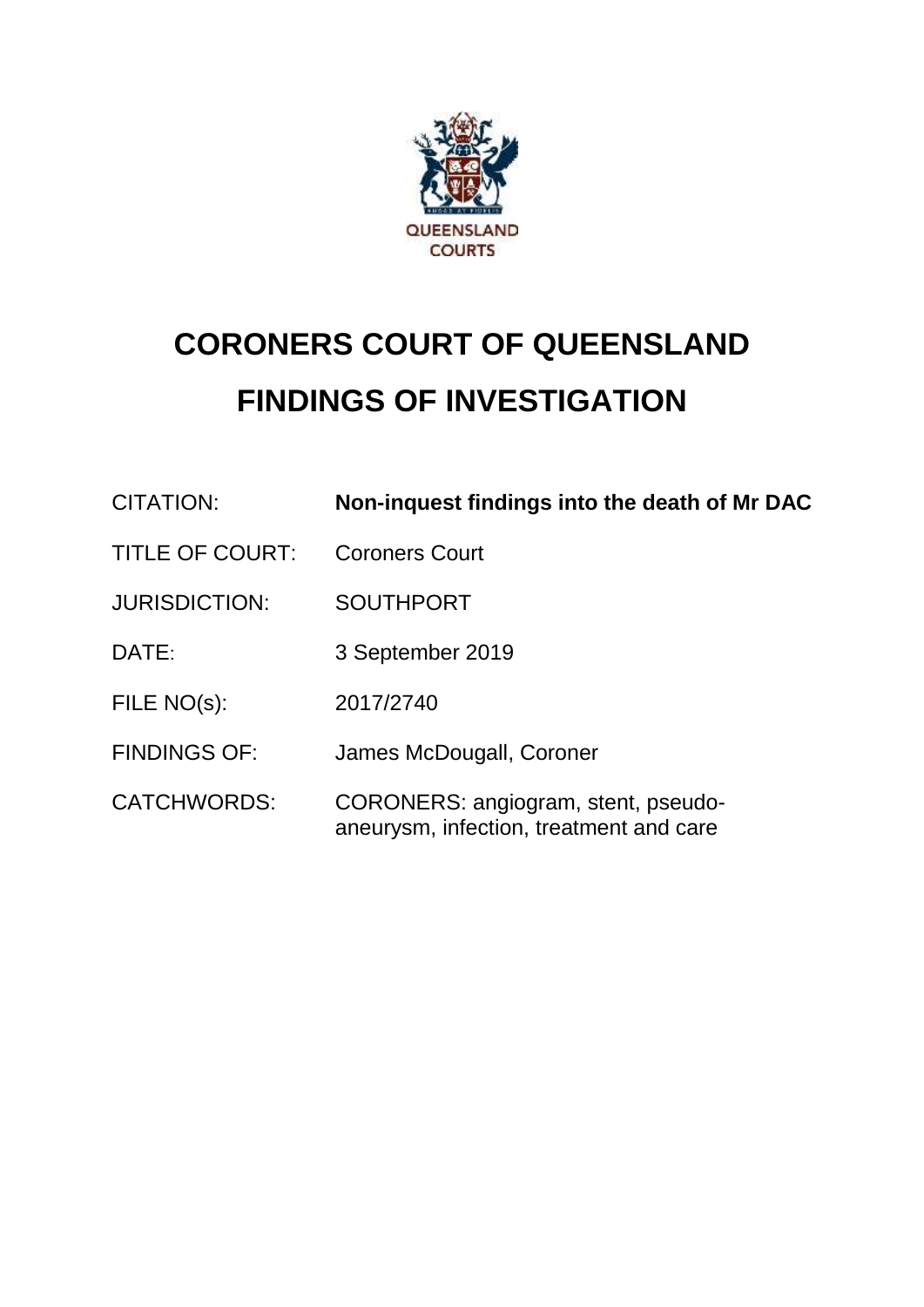## **Table of Contents**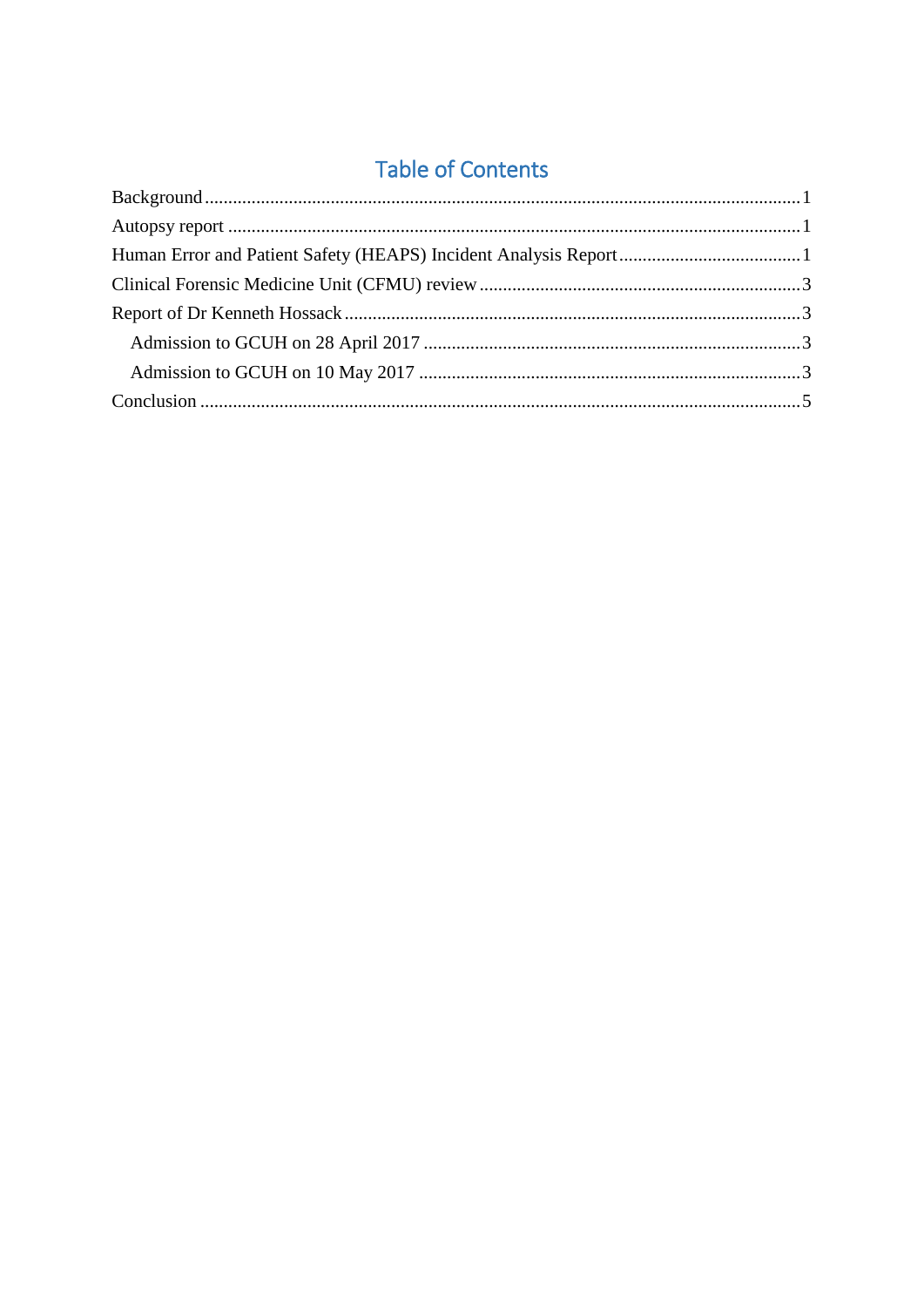#### <span id="page-2-0"></span>**Background**

Mr DAC was 51 years old. He lived with his wife and children at Banora Point, New South Wales. Mr DAC had a past medical history including obesity, stage 4 renal cell carcinoma (RCC; advanced kidney cancer) with nephrectomy (kidney removal) in July 2009, metastases (spread of tumour) to the pleura (lining of the chest cavity) and ribs in December 2013, intracranial haemorrhage (bleeding within the skull) in October 2014 leading to resection of brain metastases in January 2015 and presumed pancreatic metastases on CT scan; deep vein thromboses (DVT; clot in vein) with pulmonary embolus (PE; dislodged clot travelled to the lung) in September 2015; Sweet's syndrome (acute febrile neutrophilic dermatosis; fever, elevated white (immune) cells in the blood with tender, red skin lesions) secondary to chemotherapy medication; and, sarcoidosis (formation of nodules containing collections of inflammatory cells).

In April and May 2017, Mr DAC had a number of presentations to The Tweed Hospital (TTH) for chest pain. He was regularly reviewed and transferred to Gold Coast University Hospital (GCUH) for treatment. On 10 May 2017, Mr DAC underwent an angiogram which revealed stenosis of the left anterior descending coronary artery. A stent was inserted. Mr DAC was discharged, however he represented on 16 May 2017 and was subsequently diagnosed with a pseudo-aneurysm (a false aneurysm that occurs when the wall of a blood vessel is injured leading to leakage of blood that is contained in the surrounding tissue) arising from the distal common femoral artery. Mr DAC underwent aggressive treatment for infection which included eight surgical procedures with prolonged antibiotics in the absence of any identifiable infective organism however he died on 26 June 2017.

#### <span id="page-2-1"></span>**Autopsy report**

A partial internal (abdomen and chest) and external post-mortem examination was conducted by Associate Professor Alex Olumbe on 29 June 2017.

Associate Professor Olumbe noted that Mr DAC had co-morbidities including metastatic renal cell carcinoma which had been treated with chemotherapy and a right nephrectomy and that his prognosis for survival was one year.

Associate Professor Olumbe says that Mr DAC was more prone to sepsis due to the cytoxic therapy for his renal cell carcinoma. He also says that Mr DAC's co-morbidities of sarcoidosis (collection of inflammatory cells known as granulomas in the lungs/lymph nodes) and ischaemic heart disease would have contributed to his death. Unfortunately Associate Professor Olumbe does not say how they would have contributed to Mr DAC's death, but presumably made him more susceptible to the development of sepsis.

Associate Professor Olumbe determined Mr DAC's cause of death was sepsis due to or as a consequence of right lower limb necrotising fasciitis (infection caused by bacteria that rapidly spreads into the subcutaneous tissue and fascia) due to or as a consequence of right inguinal femoral artery pseudo-aneurysm, coronary atherosclerosis (stent insertion), and ischaemic heart disease.

<span id="page-2-2"></span>Following Mr DAC's death the Health Service conducted a review.

#### **Human Error and Patient Safety (HEAPS) Incident Analysis Report**

The HEAPS team identified Mr DAC's co-morbid conditions as:

• stage IV renal cell carcinoma (RCC) and malignancy associated immune suppression, diagnosed in 2009 and previously treated with nephrectomy and targeted anti-cancer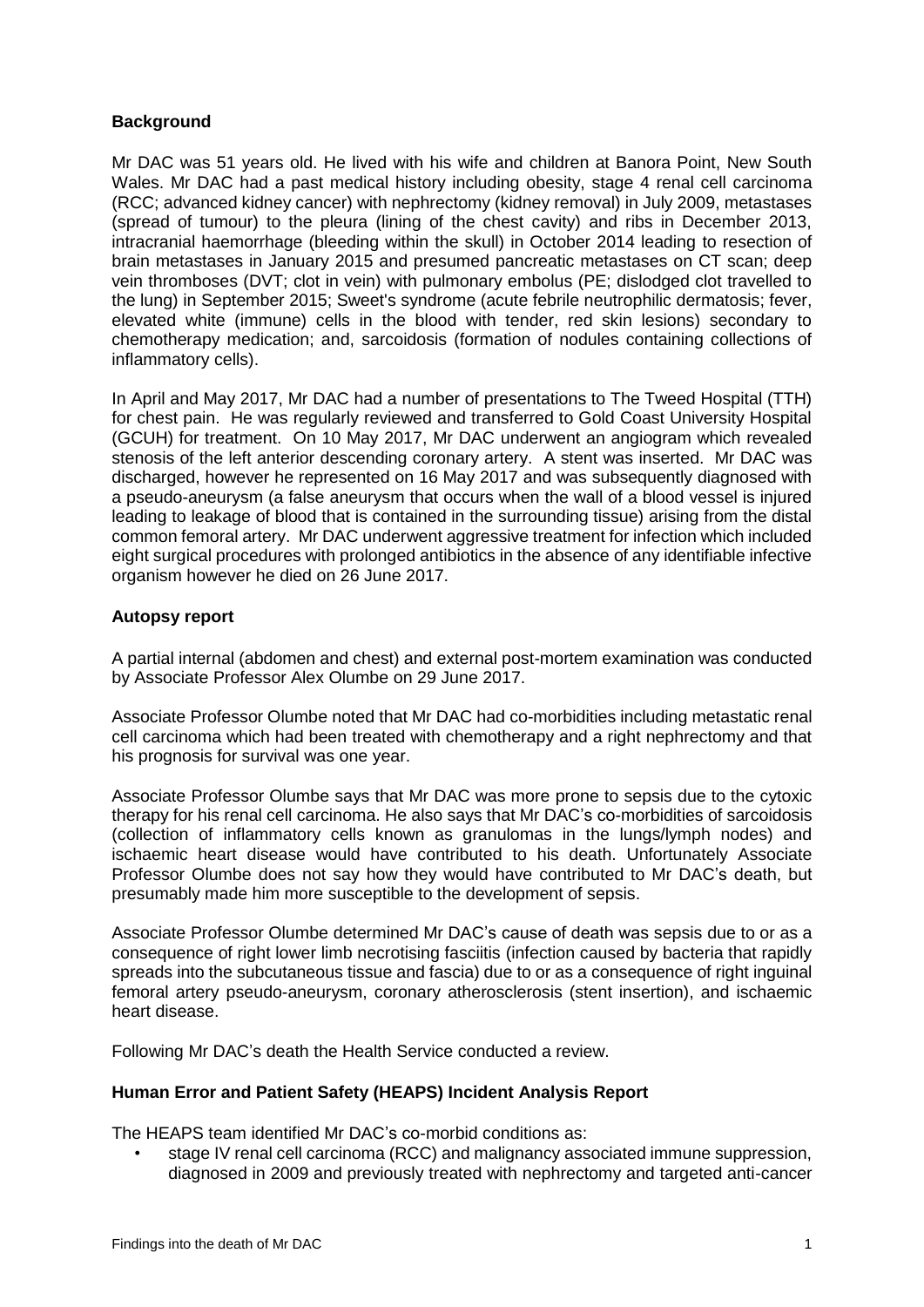therapy since 2014;

- bone metastasis to the right rib requiring radiation treatment;
- brain metastasis diagnosed in 2015 and treated with operative resection;
- newly identified pancreatic lesion which was progressing suggestive of further metastatic spread;
- obesity; and
- thromboembolisms deep vein thrombus and pulmonary embolisms.

The HEAPS team identified that Mr DAC had survived past the medial life expectancy for RCC which has a 2.4 year life expectancy rate.

The HEAPS team recorded the following with respect to Mr DAC's medications:

- he was receiving cytotoxic agents for his RCC. At the time of his presentation in May 2017, Mr DAC was receiving Pazopanib, a second line therapy which is a potent and selective multi-targeted receptor tyrosine kinase inhibitor that blocks tumour growth and inhibits angiogenesis. The HEAPS team considered that continuing Mr DAC's Pazopanib until 20 May 2017 would have 'significantly contributed to the outcome' as it would have impaired his wound healing and reduced his immune response;
- the long term steroid treatment Mr DAC had received would have contributed to his impaired wound healing and immune response; and
- the long term anti-coagulants for treatment of Mr DAC's pre-existing thromboembolism and anti-platelet agents for his coronary artery disease was contributory to Mr DAC developing a haematoma and/or pseudo-aneurysm.

The HEAPS team considered that the:

- decision to perform the angiogram was an appropriate and suitable intervention;
- the puncture site selected for the angiogram was correct and appropriate and did not contribute to the development of the pseudo-aneurysm;
- when Mr DAC was admitted to TTH for post-operative care there was a potential missed opportunity to identify the pseudo-aneurysm however this would not have altered the eventual outcome; and
- emergency presentation and subsequent operation to manage the pseudo-aneurysm did not provide an opportunity for the vascular surgery team to have considered the appropriateness of surgical intervention the subsequent sequelae as would an elective procedure (I consider this to be somewhat misleading as Mr DAC was at GCUH for approximately 24 hours prior to his *'emergency'* surgery).

The HEAPS team reported that a pseudo-aneurysm was a common and usually simple complication of an angiogram, occurring in between 5 – 8% of patients.

The HEAPS team identified that in retrospect the cardiology team should have been advised that Mr DAC required re-admission for the pseudo-aneurysm resulting from the angiogram however this would not have resulted in any different management Mr DAC received as the vascular team was the appropriate specialty to treat the pseudo-aneurysm.

The HEAPS team say that the Gold Coast Hospital and Health Service received a complaint letter from the next of kin (NOK) with respect to communication between Mr DAC's treating teams. The clinicians involved experienced significant levels of distress as a result of the Hospital and Health Service's (HHS) complaint management service as they were not informed about the complaint for six weeks and did not have the opportunity to respond to the NOK.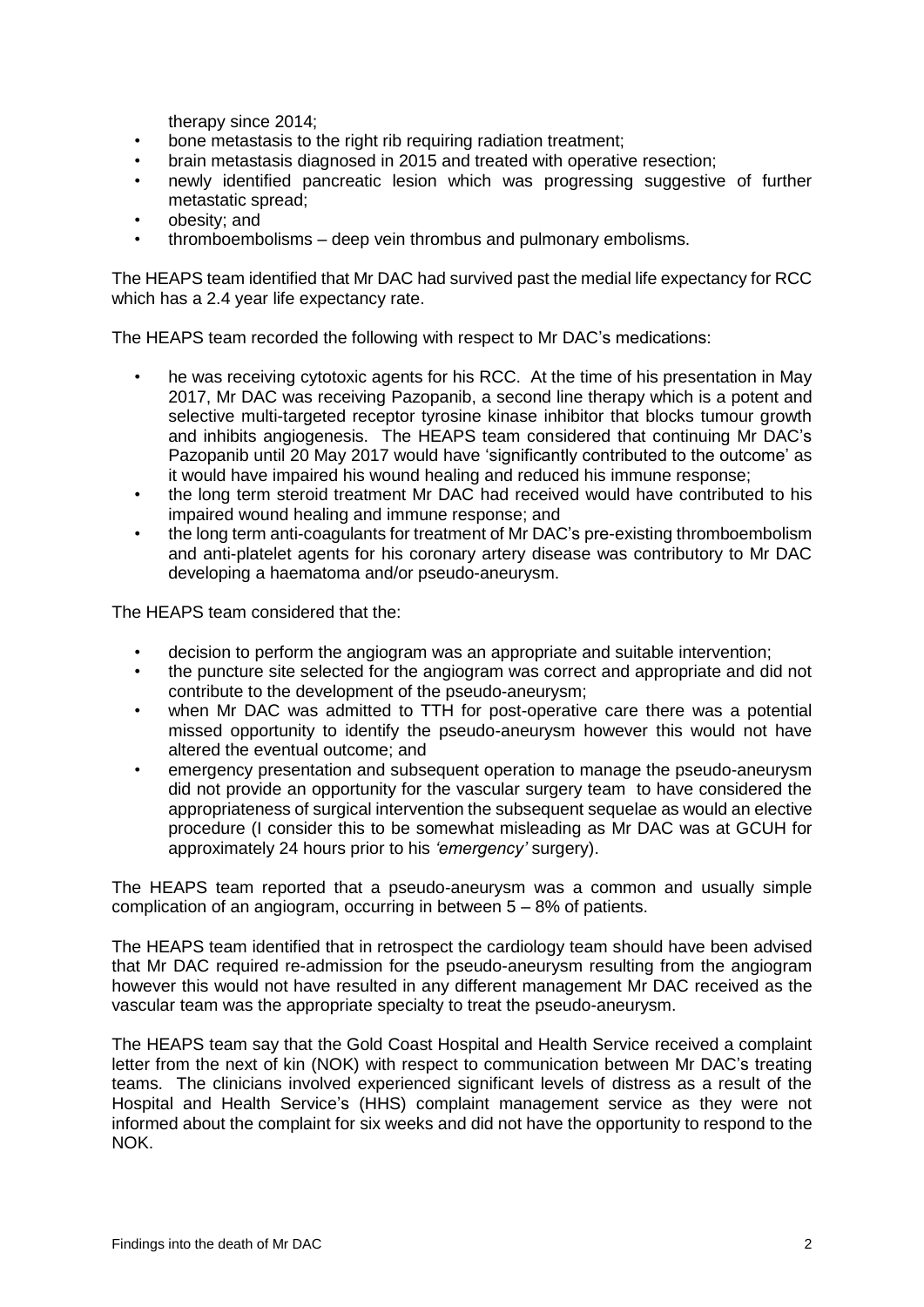The HEAPS team ultimately determined that Mr DAC's death was an unfortunate outcome as a consequence of his metastatic malignant disease, drug therapy and other comorbid conditions. While the outcome could potentially be interpreted as 'not reasonably expected' the HEAPS teams considered that review of the context of Mr DAC's significant and complex comorbidities and associated treatments provided explanation for the outcome.

#### <span id="page-4-0"></span>**Clinical Forensic Medicine Unit (CFMU) review**

Forensic Specialist, Dr Ian Home completed a review of the medical records and autopsy report and provided a report dated 23 August 2018.

Dr Home was not critical of the care provided to Mr DAC by TTH. He considered Mr DAC was regularly assessed and promptly transferred to GCUH for treatment.

Dr Home noted that infection and pseudo-aneurysm at the femoral artery access site are recognised complications of percutaneous interventions. Dr Home considered that a number of Mr DAC's comorbidities contributed to Mr DAC's failure to recover from an infected pseudoaneurysm. Malignancy, long term use of steroids and anti-cancer drugs, including the selective tumour growth inhibitor Pazopanib all contributed to an increased risk of infection and impaired his wound healing.

Dr Home considered that the only opportunity to have changed the outcome was to have prevented the formation of pseudo-aneurysm following angioplasty. Dr Home says that this would not have eliminated the skin infection but it would have obviated the need for surgical intervention, at least initially. Dr Home recommended obtaining an opinion from a cardiologist about Mr DAC's management in circumstances when he had recurrent episodes of groin pain and swelling following the angiography and insertion of stent.

#### <span id="page-4-1"></span>**Report of Dr Kenneth Hossack**

Dr Kenneth Hossack, Cardiologist, reviewed the medical records and provided a report dated 9 May 2019.

Dr Hossack considers that there was no clear communication between GCUH and TTH regarding the decision making regarding invasive procedure in a patient receiving palliative care for metastatic disease. He says that he could *'find no evidence of a survival estimate when Mr DAC presented in April 2017. This lack of communication made the decision making regarding invasive angiography difficult'* i.e., there should have been a discussion with respect to Mr DAC's long term prognosis and how the presence of a non ST elevation myocardial infarction would impact on his survival.

#### <span id="page-4-2"></span>*Admission to GCUH on 28 April 2017*

Dr Hossack considers that on 28 April 2017 Mr DAC *'unequivocally'* met the criteria for a non ST elevation myocardial infarction as he had chest pain symptoms not typical of angina, new ECG changes and an abnormal rise in his troponin. The echocardiogram performed indicated a wall motion abnormality. Dr Hossack was critical that he was treated with pain medication and prescribed aspirin. Dr Hossack says that Mr DAC should have been treated with a beta blocker and a statin drug.

#### <span id="page-4-3"></span>*Admission to GCUH on 10 May 2017*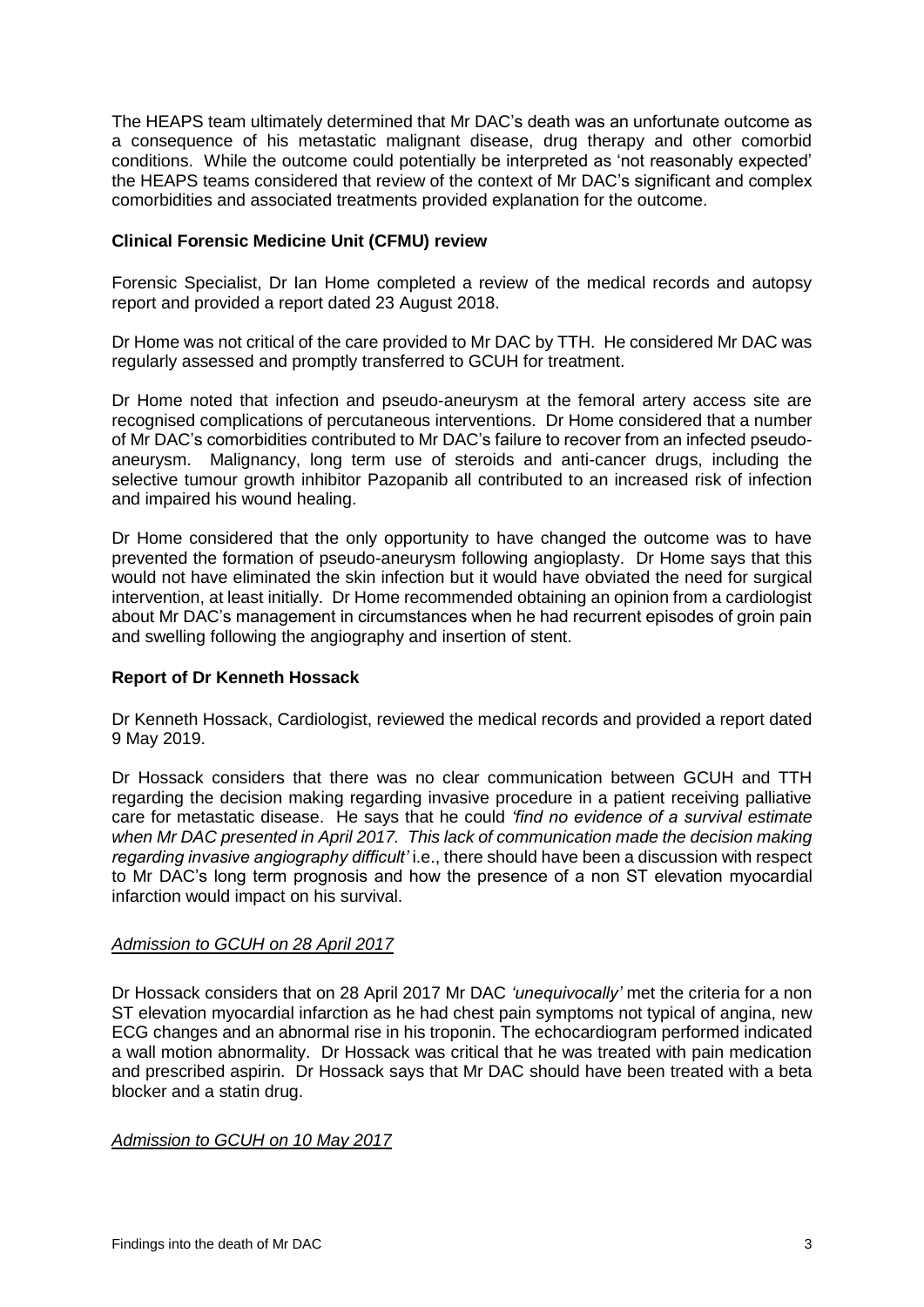Dr Hossack is critical of Dr R on the basis that he did not undertake any pre-procedure evaluation which was necessary given the complex nature of Mr DAC's co-morbidities.

Dr Hossack says there is no evidence in the medical records that he discussed the situation with Mr DAC and his family nor the medical oncologist at TTH. The option to treat Mr DAC with pharmacological therapy was not explored. Unfortunately Dr Hossack does not comment on whether Mr DAC should have been treated with pharmacological therapy and if so, whether this would have prevented Mr DAC's subsequent demise.

Dr Hossack considered that the performance of coronary angiography/angioplasty had increased risk of complication due to the following factors:

- increased risk of bleeding due to Rivaroxaban;
- difficulty obtaining control of the puncture site because of Mr DAC's obesity (BMI > 36); and
- delayed healing due to use of Dexamethasone and Pazopanib.

Dr Hossack says that in his opinion *'had Dr R properly assessed Mr DAC prior to angiography he would have chosen a radial approach which allows a much greater chance of achieving haemostasis following the procedure'.* 

Dr Hossack considered that after the procedure there was difficulty in obtaining haemostasis at the femoral artery puncture site. Dr Hossack considers that the description of events following removal of the femoral sheath suggests that:

- there was significant bleeding from the femoral artery following removal of the sheath;
	- there were at least two significant episodes of bleeding:
		- the first occurred following removal of the C-clamp;
		- the second occurred at 0300 hours when there was further pain and evidence of tenderness in the groin. A Femostop device was applied; and
- the clinical notes suggest that there was no palpable haematoma. Dr Hossack noted that Mr DAC was on three drugs that affect coagulation namely Aspirin, Clopidogrel and Rivaroxaban.

Dr Hossack considered the post-operative management of bleeding from the groin was *'negligent and below the standard of care'*. There was no evidence Dr R reviewed Mr DAC. He considered a competent cardiologist, with the knowledge Mr DAC was on dual anti-platelet therapy and Rivaroxaban and two episodes of bleeding into the groin following removal of the sheath, would have conducted an ultrasound of the femoral artery (on 11 May 2017) to exclude the presence of a pseudo-aneurysm and confirm satisfactory closure of the femoral artery. Dr Hossack considered that this *'failure was the single most important factor that resulted in the death of Mr DAC'*. He later says that this was the *'major cause of the sequence of events resulting in Mr DAC's demise'*.

Dr Hossack says that if the pseudo-aneurysm had been diagnosed on 11 May 2017 it could have been treated with an injection of Thrombin which *'would almost certainly have resulted in obliteration of the aneurysm'*.

Dr Hossack considered that once Mr DAC presented with the infected pseudo-aneurysm along with the presence of metastatic disease, steroid dependency and recent use of tyrosine kinase inhibitor *'made a successful outcome unlikely'*.